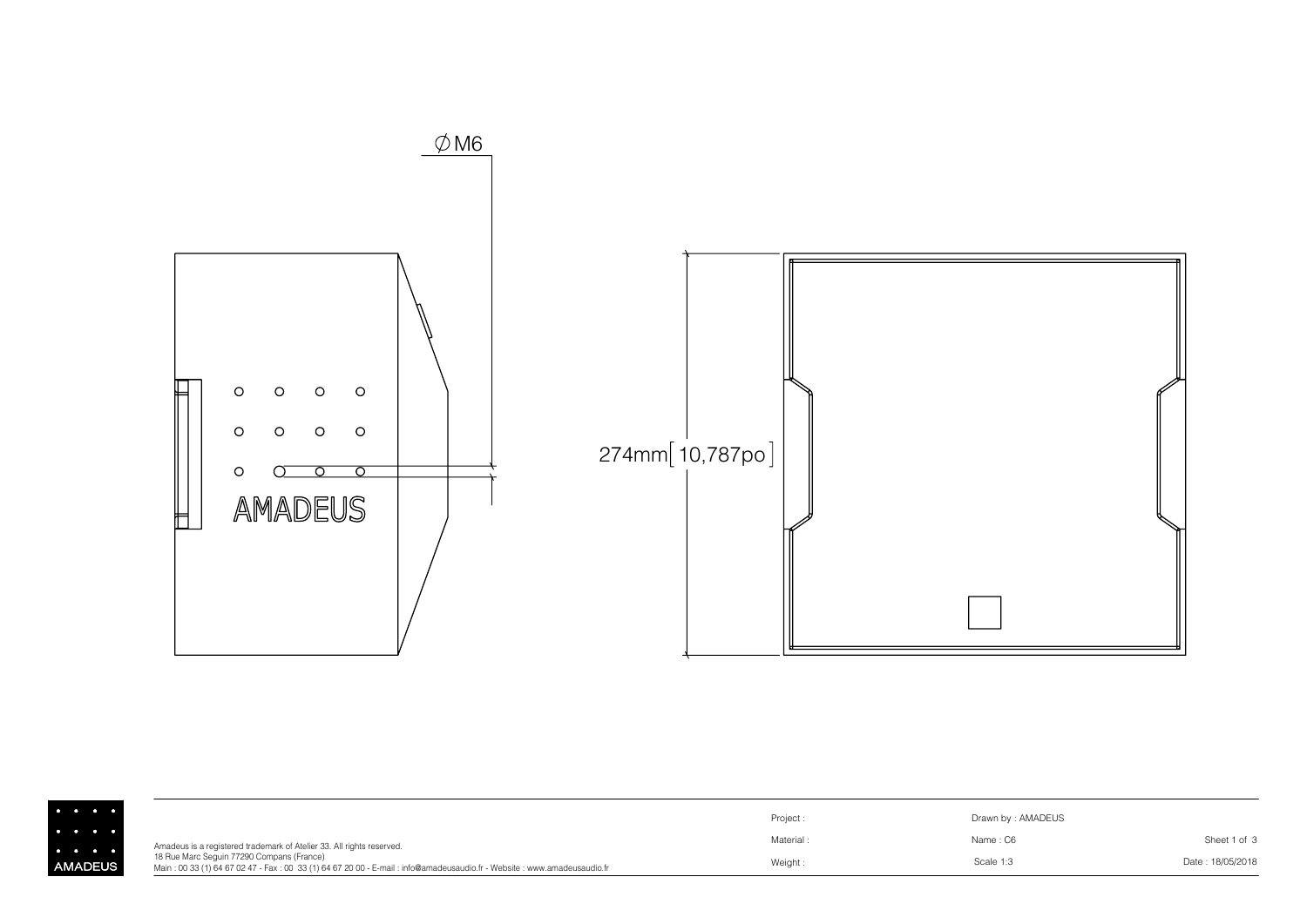

 $\begin{bmatrix} \cdot \\ \cdot \\ \cdot \\ \cdot \\ \cdot \\ \cdot \\ \cdot \\ \cdot \end{bmatrix}$ 



|               |                                                                                                                                                                     | Project   | Drawn by: AMADEUS |                  |
|---------------|---------------------------------------------------------------------------------------------------------------------------------------------------------------------|-----------|-------------------|------------------|
|               | Amadeus is a registered trademark of Atelier 33. All rights reserved.                                                                                               | Material: | Name: C6          | Sheet 2 of 3     |
| <b>IADEUS</b> | 18 Rue Marc Sequin 77290 Compans (France)<br>Main: 00 33 (1) 64 67 02 47 - Fax: 00 33 (1) 64 67 20 00 - E-mail: info@amadeusaudio.fr - Website: www.amadeusaudio.fr | Weight:   | Scale 1:3         | Date: 18/05/2018 |